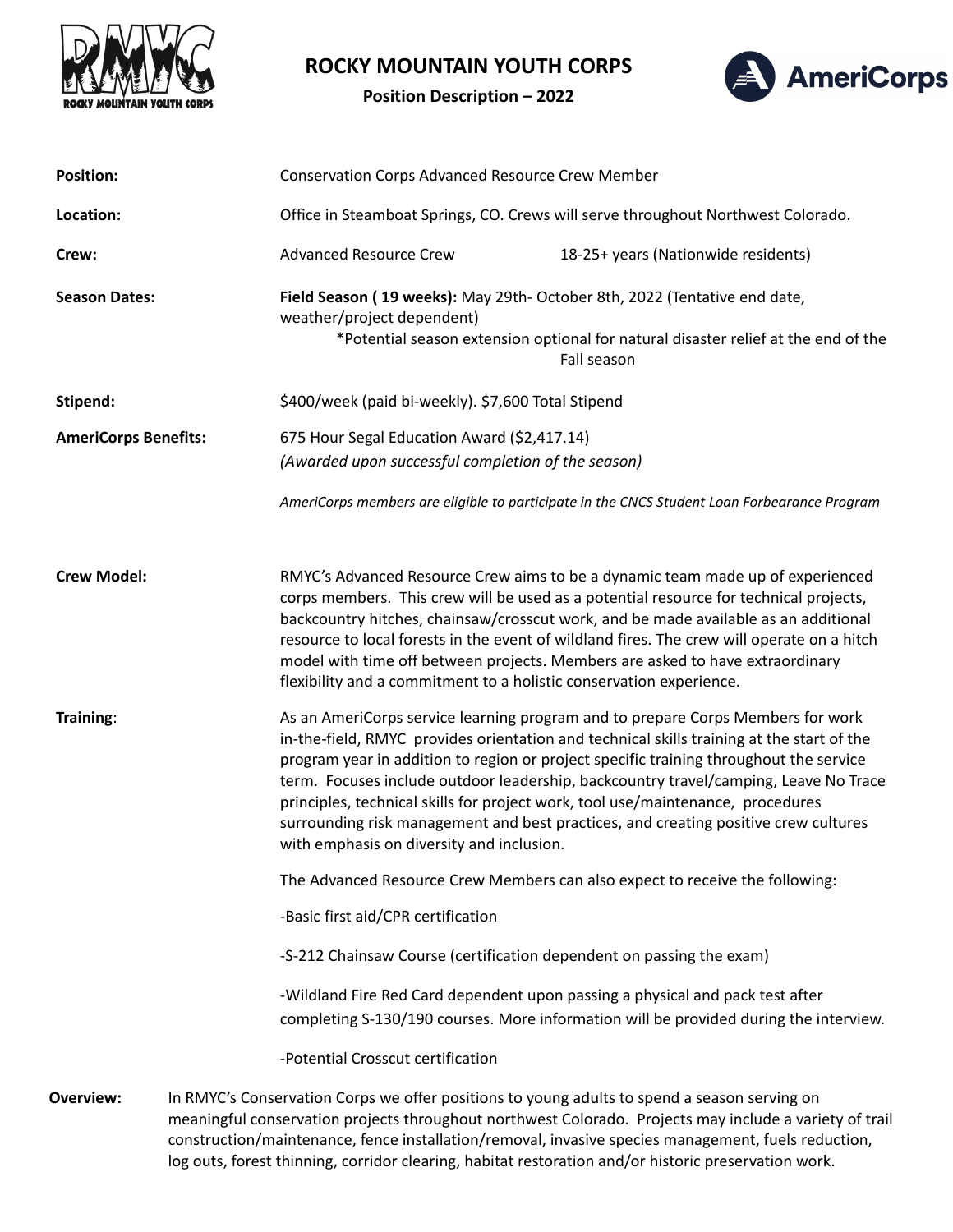**The Advanced Resource crew can be deployed (not guaranteed) to work temporarily for the federal** government on A.D. pay to participate in live wildland fire suppression for roughly 2 weeks at a time **on live fires.\*** During this time you will be temporarily suspended from Americorps and will temporarily be an employee of the federal government.

\*In the event that the crew is called to a wildfire, each member will become an "on-call" firefighter for a *federal agency. You will be suspended from your AmeriCorps Term of Service and not receive your stipend during that time. You will be compensated by a federal agency directly.*

For the duration of the season the Advanced Resource Crews will Travel to projects from Steamboat Springs, work and camp together 5-9 days at a time and then will return to the office and be **OFF** for 2-5 days at a time. **Standard time off is not guaranteed in the event of a resource deployment with the federal government**. Some projects/logistics may require crews to stay together on their weekends.

Food, transportation, and showers are paid for by RMYC during the work week. During your 'OFF' time you are responsible for your own food, transportation and lodging.

All corps members and leaders will participate in service projects, daily camp chores, and educational activities throughout the week.

Spending a season with RMYC can be a life changing and rewarding experience. Successful candidates will demonstrate a commitment to service, diversity, self-development, and the team environment.

## **Essential Position Functions:**

- Live, work, and serve closely with a diverse group of people
- Complete 10 hours of project work a day for 4-8 days while camping in a variety of outdoor conditions, including inclement weather, for the duration of the season.
- Participation in all RMYC service, education and group camping activities or duties:
	- $\circ$  Swinging tools, hiking, carrying heavy weights and other physical labor
	- $\circ$  Cleaning the crew van, group cooking, collecting and filtering water and other group chores
	- o Debriefing service projects, risk management discussions, feedback sessions and educational activities.
	- o Any other activities or duties deemed necessary by your Crew Leader or an RMYC staff member
- Must adhere to and enforce the rules and regulations of RMYC and AmeriCorps, which includes abstaining from the use of drugs, alcohol and tobacco while operating in a 24/7 setting (summer) or while on hitch (fall); as well as other rules, regulations and risk management protocol.
- Members may not participate in any AmeriCorps Prohibited Activities as outlined in the Member Service Agreement (MSA).

## **Qualifications:**

- While RMYC is not at this time requiring participants to be fully vaccinated for COVID-19, we may be requiring proof of vaccination for employment in the future due to the nature of our partnerships and for the safety of everyone in our program.
- Previous corps experience is highly preferred
- Ability to commit to the entirety of your Americorps term of service with RMYC
- Pre-service background screening required including FBI background check
- Must be able to provide proof of eligibility to work in the United States
- Ability to serve on diverse teams or with a diverse range of people
- Must be 18 years of age or older